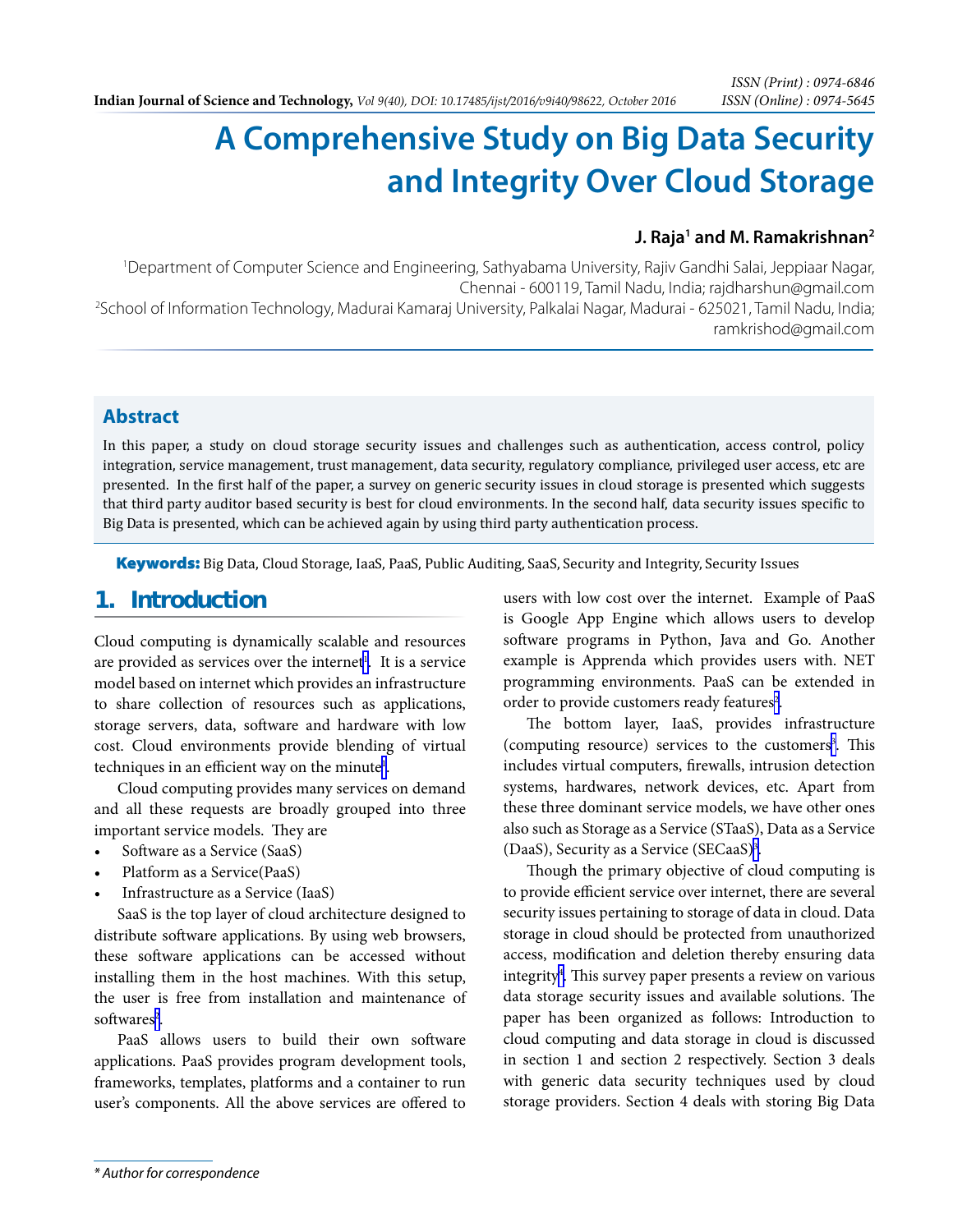in cloud and section 5 provides a study on security issued of Big Data under cloud environment. The paper ends by narrating the findings in section 6 as conclusion.

# **2. Data Storage in Cloud**

Security breaches in cloud computing seriously threaten the trust between customer and service provider. Cloud service provider has to ensure security issues such as authentication of users, correctness of data, availability of the data, non-leakage of data, maintenance of data, avoiding loss of data, etc<sup>5</sup>.

User's data are stored in the Cloud Service Provider (CSP) set of servers that are running in a distributed and concurrent fashion. Ensuring data integrity and confidentiality are important<sup>6</sup>. Few general techniques adopted to ensure integrity and confidently of the data stored at the CSP that are:

- • Ensure limited access to the users' data by the CSP employees.
- • Strong authentication mechanisms to ensure that only legitimate employees gain access and control CSP servers.
- The CSP should use well defined Data backup and redundant data storage to make data recovery possible.

#### **3.1 Third Party Auditor (TPA)**

Secure Socket Layer, Point to Point Tunneling Protocol, Virtual Private Networks are the general concepts used by cloud service providers to ensure security<sup>7</sup>. But malicious users and attackers have gained unauthorized access over cloud stored data. Hence third party authentication is used. This mechanism is implemented in both the ends; user and cloud service provider<sup>7</sup>.

TPA works by using Service Level Agreement, a legal understanding between client and cloud service provider. TPA monitors both ends of data transmission and it follows auditing norms and techniques designed for it<sup>8</sup>. TPA periodically audits the user data in cloud without affecting the integrity of the users.

Auditing is done in three phases viz. planning, execution and reporting. In the first phase, planning the audit is carried out in which details of audit such as auditing content, schedule of audit, duration of audit, area of audit, audit team size and members, etc are finalized. All these activities are carried out in execution phase.

It analyses the security threats to cloud storage analyses the security threats to cloud storage, examines previous threats and valuating the level of data integrity<sup>[9](#page-5-0)</sup>. All the observations are reported to both users and cloud service providers in the final phase. Based on the report, cloud service provider can get details of user activities as well as their performance. Malicious users will be removed from their service. This report also helps improve cloud service provider to improve their performance.

#### **3.2 Encryption Based Storing of Data**

In this type of security provision, cryptographic techniques are used. Cloud storage servers encode and forward messages. Key servers individually perform partial encryption. Any encryption standards can be used like RSA, DSA, etc. To ensure security all the data owners are provided with access key and using the key, they can decrypt the data during data retrieval from cloud<sup>10</sup>.

The new users have to register with cloud service provider. The data owner computes a message using D5 algorithm and send it to new user. The new user can access the data using this key.

#### **3.3 Privacy Preserving Public Auditing**

This method uses the concepts of TPA. It audits the data without getting a copy. Homomorphic authenticators are used which are securely aggregated to ensure an auditor that liner combination of data blocks are correctly computed. Along with homomorphic authenticators, random mask technique is used.

This method uses combination of four important algorithms and each one is having specific impact in maintaining data storage security. Keygen is an algorithm which generates key that is used by the user. Singen generates verification metadata that includes digital signature. Genproof algorithm generates proof that the data stored is intact and secured, and this proof is supplied to cloud storage provider. Verify proof is the final algorithm that verifies the proof generated by Genproof algorithm.

This method works in two phases viz. setup phase and audit phase. Using keygen algorithm, public and secret parameters are initialized, data files are preprocessed and digital signature which is mean for meta data are done in setup phase<sup>11</sup>. Setup phase also allows to delete the local copy of data and alternation of data files. In audit phase, reports pertaining to the audit conducted are generated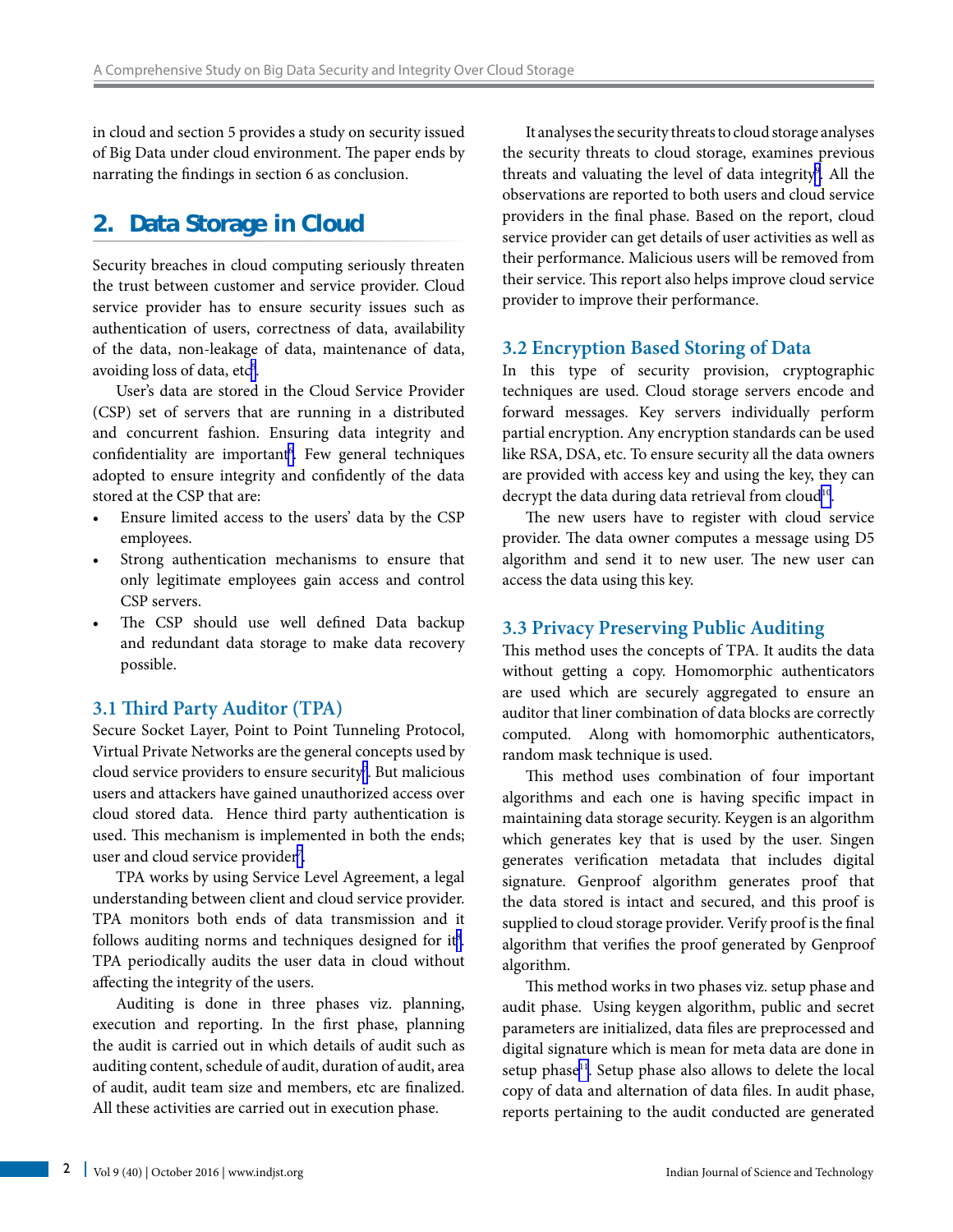and supplied to cloud service provider. TPA verifies the response generated by Genproof algorithm.

#### **3.4 Secure and Dependable Storage**

Error localization is the real need for eliminating problems in data storage in cloud. This method integrates the correctness verification and error localization to ensure data security. This method uses homomorphic token with distributed verification of erasure-coded data. This method easily locates the error and identifies the misbehaving servers<sup>12</sup>. It also allows secure and efficient operations on data blocks, data update and append. The problem with this method is that it monitors only one server at a time and it does not provide data availability guarantee against server failures.

#### **3.5 Non Linear Authentication**

It is also a security technique for cloud storage which uses homomorphic non linear authenticator with random

masking. In order to encrypt and decrypt the data, RSA algorithm is used which follows digital signatures for authentication. Slight modification of this method, called Extensible Authentication Protocol, uses three way handshaking scheme along with RSA<sup>13</sup>. This version of protocol is more light weight and efficient compared to other third party authentication protocols.

Client first requests for a service with cloud service provider and service provider authenticator sends handshaking challenge to the client as request. For this request, client sends response which is calculated hash function. Service provider authenticator verifies the response and calculates the value. If both the value matches, it sends authentication rights to the client. This setup provides security against IP spoofing attacks, data tampering and DOS attacks.

#### **3.1 Comparison of Various Data Storage Techniques**

| Methods                               | <b>Advantages</b>                                                                                                                 | Disadvantages                                                                                                                      |
|---------------------------------------|-----------------------------------------------------------------------------------------------------------------------------------|------------------------------------------------------------------------------------------------------------------------------------|
| Third Party Authentication $\cdot$    | Auditing job is performed simultaneously for<br>different users.<br>Applied in both the ends; user and cloud<br>$\bullet$         | Does not support both dynamic data cor-<br>rectness and public verification.                                                       |
|                                       | service providers.                                                                                                                |                                                                                                                                    |
| Encryption based tech-<br>niques      | Data are coded that makes difficult for the<br>$\bullet$<br>intruders to understand the data                                      | Encoding and decoding of data adds addi-<br>$\bullet$<br>tional overhead for end users.                                            |
|                                       | Any encryption standard can be used.<br>٠                                                                                         | Computationally this method is costly.<br>$\bullet$                                                                                |
| Privacy Preserving Public<br>Auditing | Homomorphic authenticators securely aggre-<br>$\bullet$<br>gates the data blocks.                                                 | Dependent on the basic concepts of TPA<br>$\bullet$                                                                                |
|                                       | Four sub algorithms viz. keygen, Singen, Gen-<br>$\bullet$<br>Proof and VerifyProof are used which adds<br>security to high level |                                                                                                                                    |
| Secure and Dependable<br>Storage      | This method easily locates the error and also<br>$\bullet$<br>identifies the misbehaving nodes in cloud.                          | Adds gross overhead to the nodes.<br>$\bullet$                                                                                     |
|                                       | Allows secure and efficient operations on data<br>$\bullet$<br>blocks.                                                            | It monitors only one server at a time and<br>$\bullet$<br>fails to provide data availability guarantee<br>against server failures. |
| Non-Linear Authentica-<br>tion        | Using RSA algorithm, it encrypts and de-<br>$\bullet$<br>crypts the data that adds more security.                                 | Three way handshaking is used which delays<br>$\bullet$<br>the response time from both the parties.                                |
|                                       | Scheme is more light weight and efficient.<br>$\bullet$                                                                           |                                                                                                                                    |
|                                       | Secure against IP spoofing attacks, data tam-<br>$\bullet$<br>pering and DOS attacks                                              |                                                                                                                                    |
| File Assured Deletion                 | Supports dynamic data operations.<br>$\bullet$                                                                                    | Lot of memory is needed to implement this<br>$\bullet$<br>scheme.                                                                  |
|                                       | Storage of meta data is less.<br>$\bullet$                                                                                        |                                                                                                                                    |
| Optimal Cloud Storage                 | Used as a generic architecture for optimal<br>$\bullet$<br>storage controller. NubiSave is freely available                       | It needs interaction with frontends for<br>$\bullet$<br>future research.                                                           |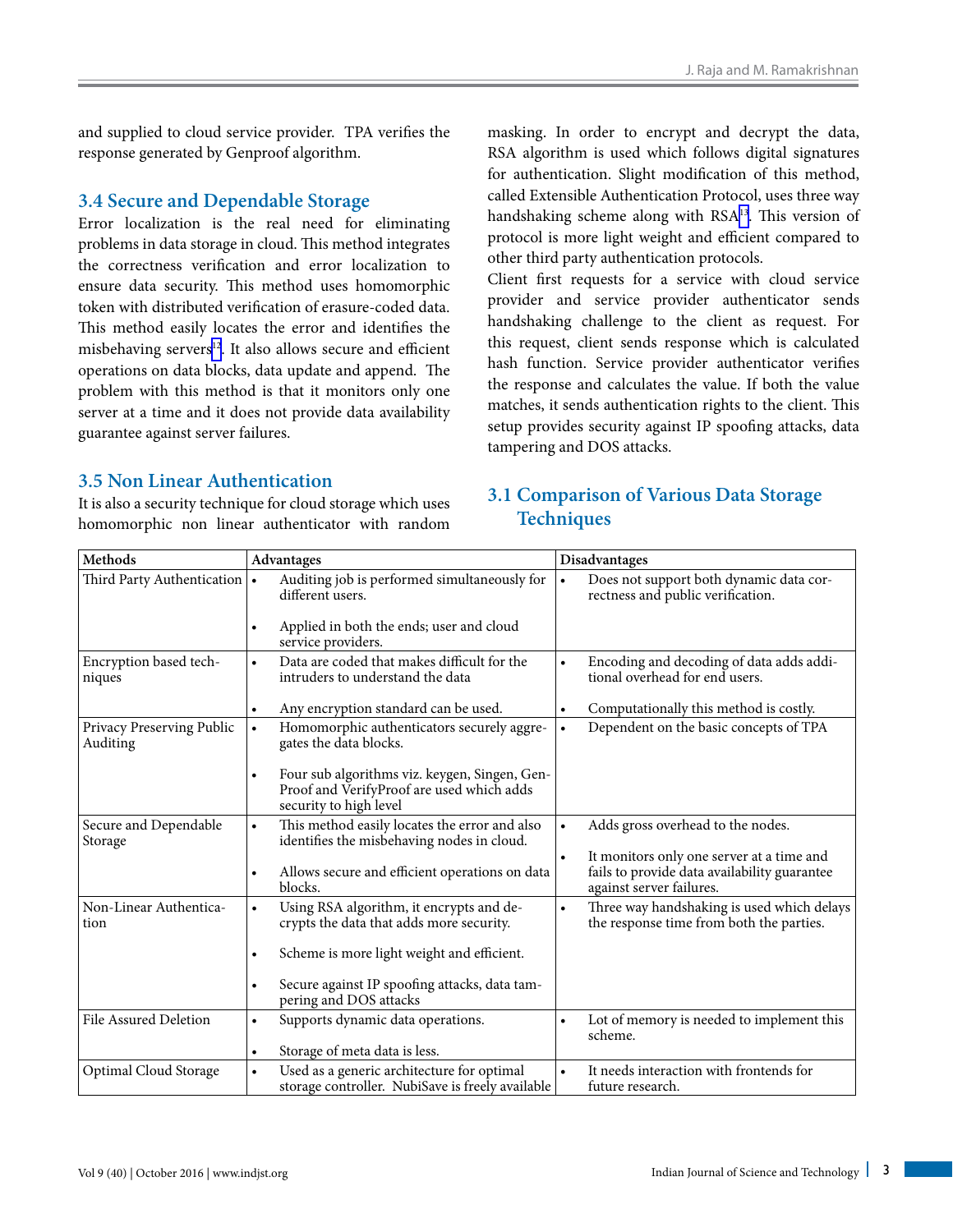# **4. Cloud and Big Data**

Big data architecture supports high velocity data capture, storage and analysis. Big data requires huge amount of storage. Data in Big data may be in unstructured format, without standard formatting, and data sources can be beyond the traditional corporate database.

Storing small and medium sized business organization's data in cloud as Big Data is a better option for data analysis work. An in-house storage model used to store Big Data in Network-Attached Storage (NAS). The architecture of NAS constitutes several computers attached to each other<sup>14</sup>. Clustered NAS storage is not feasible for small and medium size business.

The Big Data stored in cloud can be analyzed using a programming methodology called MapReduce in which query is passed and data are fetched. The extracted query results are then reduced to the data set relevant to query. This query processing is simultaneously done using NAS devices. Though MapReduce algorithm usage in Big Data is well appreciated by many researchers as it is schema free and index free, it requires parsing of each record at reading point<sup>15</sup>. This is the biggest disadvantage of MapReduce algorithm usage for query processing in cloud computing.

A feature integrated framework that combines the merits of MapReduce algorithm and DBMS was proposed called Hadoop, which substantially increases the task processing time in cloud environment<sup>16</sup>. Another technique which combines the good features of Local Sensitive Hashing (LSH) and MapReduce called Rank Reduce, which performs k-nearest neighbours search for high dimensional spaces.

#### **4.1 Big Data Optimization**

Since Big Data deals with huge amount of data, it is necessary to store the data in cloud with more efficient and cost effective way. It is necessary to optimize the data to be stored in cloud with lower price. In this section, we will discuss about the data optimization tools used in cloud storage.

Deduplication is the process which removes duplicate copies of redundant data. Also known as single-instance storage, deduplication tool analyzes the data to track and store unique chunks of data<sup>17</sup>. It repeatedly compare new chunk of data with stored one, and if a match is found, redundant data is discarded. It is observed by researchers that a same pattern of data may occur many times and the smaller the storage block size, greater the ability to deduplicate the data. Cloud storage environments are generally the targets of duplication and this method removes the redundant data thereby enhancing the cloud storage efficiency.

Data compression is a familiar method to achieve efficiency in storing data in any environment and for cloud also. It encodes the data into few bits than the original content. Categorized as lossy and lossless compression, cloud environment prefers lossless compression to achieve efficient storage.

A virtualization concept, called thin provisioning, can also be used for optimized storage in cloud<sup>18</sup>. It differs from data reduction technique and it is a type of resource provisioning. It creates virtual appearance of physical resources than available. Storage can be created and adjusted based on demand. It is applied to large scale disk-storage and storage virtualization systems $18$ .

Database optimization is another technique used in clouds for storage efficiency. This is done by splitting the database into logical pieces called partitioning. It can be vertical partitioning where data columns are splitted into separate pieces and then store it in other database tables. Horizontal partitioning splits different rows into different tables. It is generally meant as partition per database schema. If multiple rows are removed, it is termed as sharding which reduces index size to improve search performance<sup>19</sup>. The demerit of sharding is that it heavily relies on server interconnections and inability to provide consistency among data.

Another method to achieve optimized storage in clouds is to use specific software<sup>20</sup>. It is termed as software defined storage and it is a better method for cloud storage issues. It abstracts logical storage services from physical storage systems, with multiple implementations that are different from each other. It uses storage virtualization, virtual volumes, API for storage interaction and NFS<sup>20</sup>.

#### **4.2 Big Data Management in Cloud**

The cost and scalability of the database server is high and hence it cannot be used for Big Data processing. One option is to use classic multi-tier database application architecture for processing Big Data<sup>[21](#page-5-0)</sup>. In general, different business models are used for different applications of Big Data. Majority of the cloud service providers are following hybrid architecture for handling Big Data storage.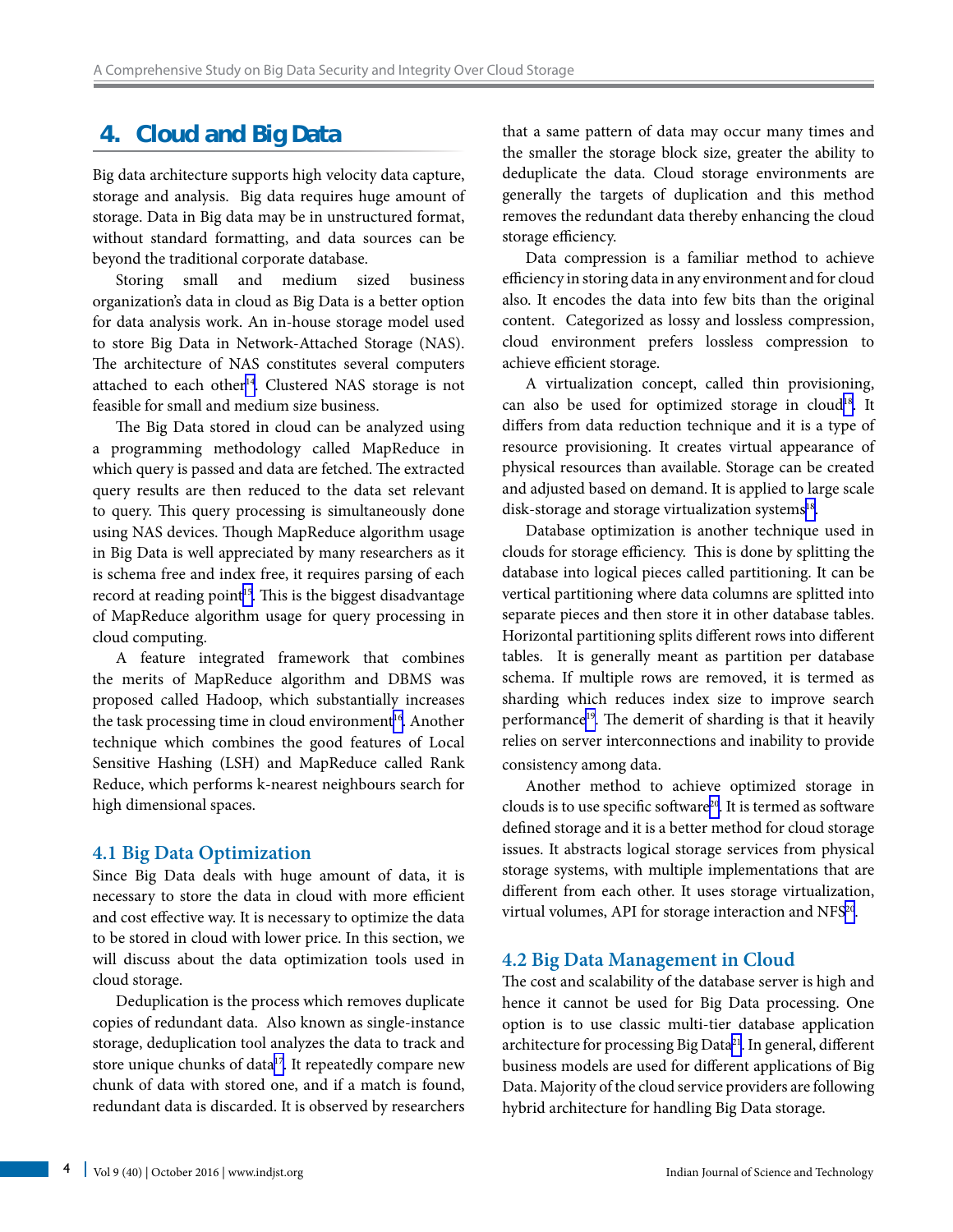<span id="page-4-0"></span>Distributed File System architecture that supports faulttolerance by data partitioning and replications. Google's cloud computing platform and Hadoop are utilizing this distributed file system<sup>22</sup>. Web data sets are generally semistructured and it cannot satisfy big service providers. Big table is used as distributed storage system that can scale to very large amount of data. Bit table provides clients a data model that supports dynamic control over data layout and format<sup>22</sup>.

#### **4.3 Challenges in Big Data Management**

There are many challenges in managing Big Data in cloud. We need to provide mechanisms to handle every increasing volume of data, data that are unstructured. These varieties of data need to be extracted quickly along with the provisions of aggregating and correlating data if they are from multiple sources.

How to organize, store and extract unstructured data is a biggest challenge in cloud environments. Since we have large volumes of data, timely retrieval of data is expected. Protocols and interfaces are needed for integrating data of different nature viz. structured, semi-structured and unstructured from different sources.

To manage resources and efficient data processing, new programming methodologies and paradigms are needed with improved backend engines to manage optimized file system architecture<sup>23</sup>.

## **5. Securing Big Data in Cloud**

There are several methods that can be employed to secure big data in cloud environments. In this section, we will examine few methods.

**Source Validation and Filtering -** Data are coming from different sources, with different formats and vendors. The storage authority should verify and validate the source before storing the data in cloud storage. The data are filtered in the entry point itself so that security can be maintained.

**Application Software Security -** The primary concern of Big Data is to store huge volume of data and not about security. Hence it is advisable to use originally secure versions of software to access data. Though open source software and freewares might be cheap, it may result in security breaches.

**Access Control and Authentication -** The cloud storage

provider must implement secure access control and authentication mechanisms. It has to provide several request's of the user's with their roles. That difficulty in imposing these mechanisms is that requests may be from different locations. Few secure cloud service providers give authentication and access control only on registered IP addresses thereby ensuring security vulnerabilities<sup>24</sup>. Securing privileged user access requires well-defined security controls and policies.

**Secure Data Management -** From the requirements phase, security issues should be addressed and based on this a business model should be selected. The applications should be built in-house completely. The infrastructure under which the Big Data is stored need to be secure and this is achieved by imposing strong network firewalls, security devices and traffic monitoring devices.

## **6. Conclusion**

A study on data storage security issues is presented and discussions are made on general methods that are adopted to ensure security in clouds storage viz. third party auditor, encryption based security mechanisms, privacy preserving public auditing, non-linear authentication, etc. Third party authentication mechanisms simultaneously performs auditing job for different users but fails to adapt dynamic data correctness. Both encryption based techniques and secure dependable storage methods add computational overhead to the nodes. On the other hand, memory requirement is high in file assured deletion method but it supports dynamic data operations. Non linear authentication method offers various advantages and provides security against various attacks compared to other methods. But whole procedure is delayed because of three way hand shaking process. Overall, we endure that cloud storage security is still under development and more enhancements are needed in near future. Though cloud systems provide few secure storage mechanisms, it is yet to become the accepted model for implementation. The paper also presents security issues related to storing Big Data in clouds.

## **7. References**

1. Durairaj M and Manimaran A. A study on security issues in cloud based e-learning. Indian Journal of Science and Technology. 2015; 8(8):757-65.